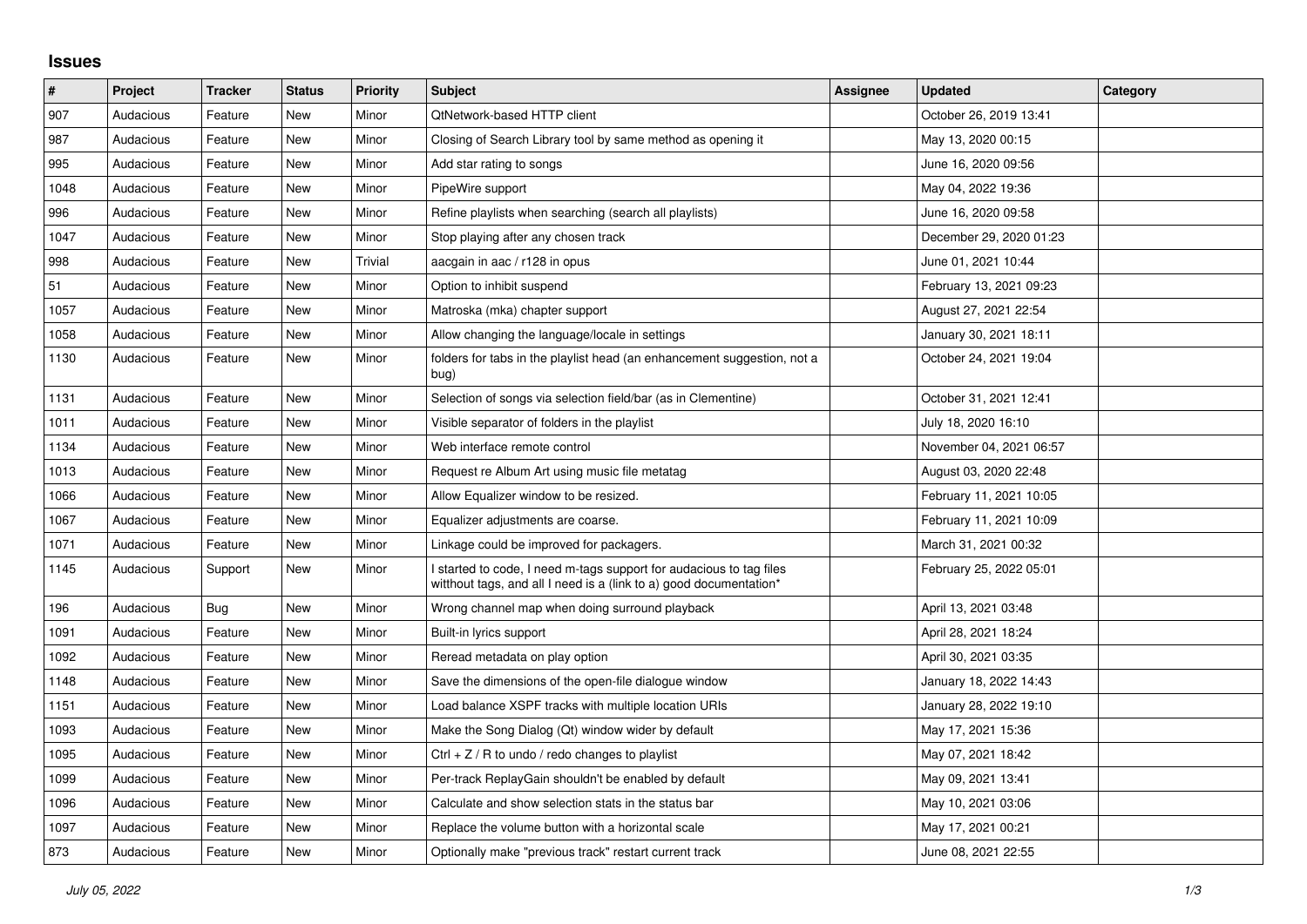| #    | Project   | <b>Tracker</b> | <b>Status</b> | <b>Priority</b> | <b>Subject</b>                                                                                      | <b>Assignee</b> | <b>Updated</b>                      | Category            |
|------|-----------|----------------|---------------|-----------------|-----------------------------------------------------------------------------------------------------|-----------------|-------------------------------------|---------------------|
| 1154 | Audacious | Support        | New           | Minor           | Playlist column Headers                                                                             |                 | March 06, 2022 16:06                |                     |
| 1160 | Audacious | Feature        | New           | Minor           | Ogg Opus support for streams                                                                        |                 | March 11, 2022 18:09                |                     |
| 1161 | Audacious | Support        | New           | Major           | Wrong language                                                                                      |                 | March 16, 2022 17:46                |                     |
| 1164 | Audacious | Support        | New           | Minor           | Wheel mouse on tray icon do not change volume / context windows do<br>not appear (with cover)       |                 | March 19, 2022 13:17                |                     |
| 1170 | Audacious | Feature        | New           | Minor           | Playback mode button                                                                                |                 | April 22, 2022 16:01                |                     |
| 500  | Audacious | Feature        | New           | Minor           | fullscreen album art                                                                                |                 | April 08, 2020 19:17                |                     |
| 760  | Audacious | Bug            | New           | Major           | Credits for some pre-Transifex translators are missing                                              |                 | December 13, 2017 14:19             |                     |
| 784  | Audacious | <b>Bug</b>     | New           | Minor           | Audio jumps at the start of some tracks when playing CUE+TTA files                                  |                 | April 10, 2018 02:46                |                     |
| 1119 | Audacious | Feature        | New           | Minor           | ADD ability to silence internet radio timeout Error dialog popup                                    |                 | July 31, 2021 18:36                 |                     |
| 1116 | Audacious | Feature        | New           | Minor           | feature request: miniview mode with QT or GTK interace                                              |                 | February 08, 2022 06:53             |                     |
| 956  | Audacious | Feature        | New           | Minor           | Stream to chromecast                                                                                |                 | January 11, 2021 01:19              |                     |
| 864  | Audacious | Feature        | New           | Minor           | Drag/drop songs into playlists displayed in the Playlist Manager                                    |                 | October 29, 2019 02:14              |                     |
| 955  | Audacious | Feature        | New           | Minor           | Enqueue option                                                                                      |                 | April 09, 2020 03:54                |                     |
| 870  | Audacious | Feature        | New           | Minor           | View > Show Playlist and View > Show Playback Controls                                              |                 | November 15, 2021 22:48             |                     |
| 883  | Audacious | Feature        | New           | Minor           | Consider adding USF plugin                                                                          |                 | April 07, 2021 01:00                |                     |
| 1121 | Audacious | Feature        | New           | Minor           | Allow for easy searching through music for data with diacritics                                     |                 | August 05, 2021 08:06               |                     |
| 889  | Audacious | Feature        | New           | Minor           | Crossfade settings: is it possible to increase the upper limit?                                     |                 | May 18, 2019 20:49                  |                     |
| 882  | Audacious | Feature        | New           | Minor           | Consider adding vgmstream plugin                                                                    |                 | April 07, 2021 00:47                |                     |
| 899  | Audacious | Feature        | New           | Minor           | Album art (cover) as an additional columun in Qt version                                            |                 | August 28, 2019 10:20               |                     |
| 908  | Audacious | Feature        | New           | Minor           | Use QtXml instead of libxml2                                                                        |                 | October 26, 2019 14:21              |                     |
| 924  | Audacious | Feature        | New           | Minor           | Option to replace playlist contents by drag and drop                                                |                 | December 02, 2019 20:15             |                     |
| 918  | Audacious | Feature        | New           | Minor           | Replace libguess with libuchardet                                                                   |                 | November 19, 2019 05:50             |                     |
| 973  | Audacious | Bug            | New           | Minor           | "snd_pcm_recover failed" alsa error and "String leaked" warnings                                    |                 | August 28, 2021 08:52               |                     |
| 1101 | Audacious | Feature        | New           | Major           | Please add media shortcut keys for Windows 10                                                       |                 | December 03, 2021 16:31             | win32               |
| 859  | Audacious | Bug            | New           | Minor           | wsz skins cannot be used on Windows                                                                 |                 | January 01, 2020 02:48              | win32               |
| 975  | Audacious | <b>Bug</b>     | New           | Minor           | Segfault/leak on exit with streamtuner enabled                                                      |                 | Ariadne Conill   May 01, 2020 00:17 | plugins/streamtuner |
| 969  | Audacious | Feature        | New           | Minor           | streamtuner plugin: Please add column-sortability, or at least sort<br>alphabetically by 1st column |                 | June 16, 2020 09:54                 | plugins/streamtuner |
| 1088 | Audacious | Feature        | New           | Minor           | plugin: status icon: ADD option to select tray mouse Middle Click action                            |                 | April 11, 2021 12:05                | plugins/statusicon  |
| 943  | Audacious | Feature        | New           | Minor           | Being able to add several folders to the library, and arrange that<br>Audacious recognizes symlinks |                 | March 23, 2020 15:41                | plugins/search tool |
| 1106 | Audacious | <b>Bug</b>     | New           | Minor           | Could not communicate with last.fm: Error in the HTTP2 framing layer.                               |                 | June 15, 2021 21:30                 | plugins/scrobbler2  |
| 429  | Audacious | Feature        | New           | Minor           | Please enable scrobbling to libre.fm in Scrobbler 2.0                                               |                 | September 02, 2019 10:35            | plugins/scrobbler2  |